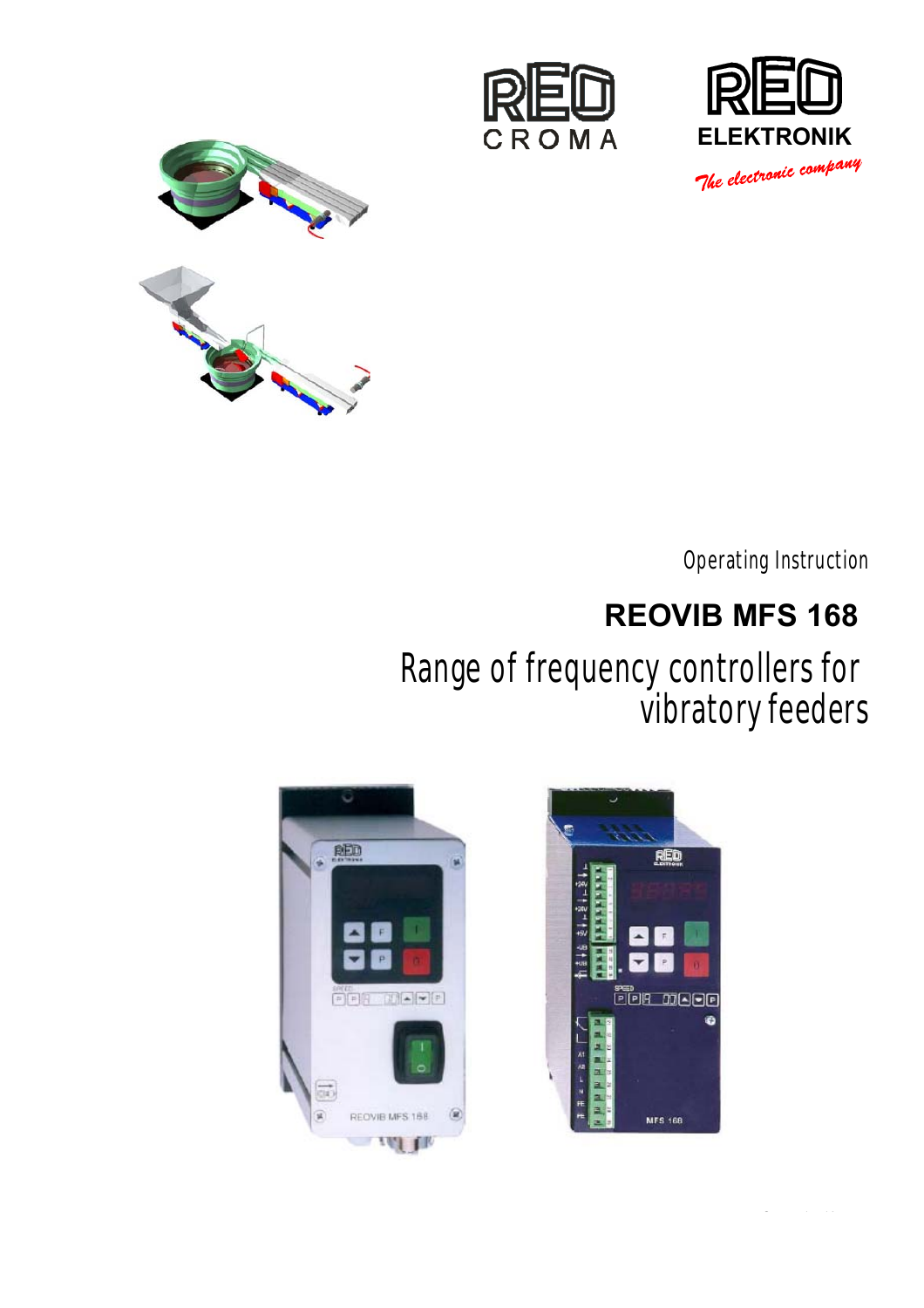# **Technical Information for the User**

<span id="page-1-0"></span>This description contains the necessary information for the correct application of the product described below. It is intended for use by technically qualified personal.

Qualified personnel are persons who, because of their training, experience and position as well as their knowledge of appropriate standards, regulations, health and safety requirements and working conditions, are authorised to be responsible for the safety of the equipment, at all times, whilst carrying out their normal duties and are therefore aware of, and can report, possible hazards (Definition of qualified employees according to IEC 364)

# **Safety Instructions**

The following instructions are provided for the personal safety of operators and also for the protection of the described product and connected equipment.



# **Warning!**

**IN** Hazardous Voltage<br> **Failure to observe can kill, cause serious injury or damage** 

- Isolate from mains before installation or dismantling work, as well as for fuse changes or post installation modifications.
- Observe the prescribed accident prevention and safety rules for the specific application.
- Before putting into operation check if the rated voltage for the unit conforms with the local supply voltage.
- Emergency stop devices must be provided for all applications. Operation of the emergency stop must inhibit any further uncontrolled operation.
- **The electrical connecting terminals must be covered!**
- **Earth bonding must be tested for integrity after installation.**

## **Specified Use**

The units described herein are electrical controllers for installation in industrial plant. They are designed for controlling vibratory feeders.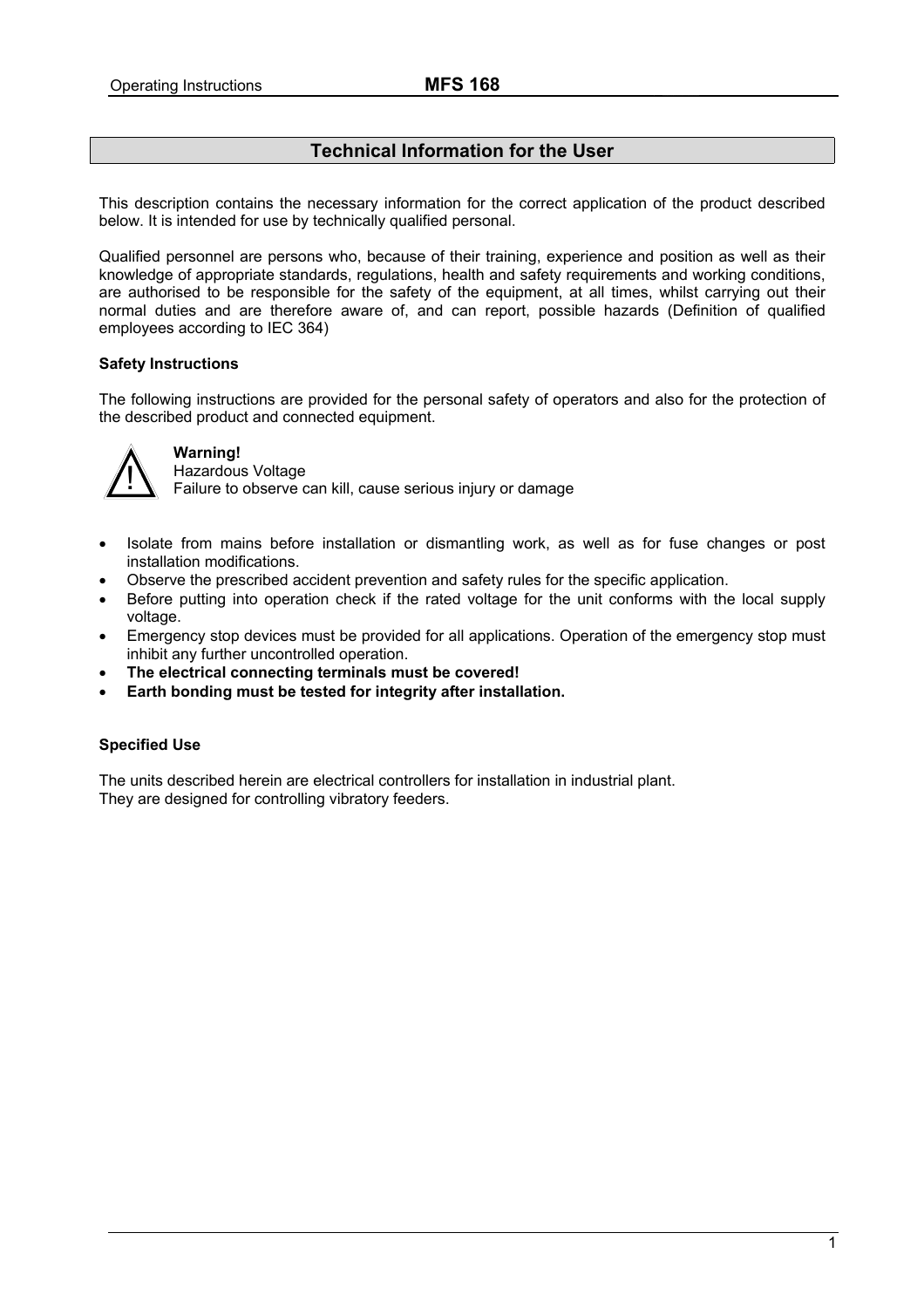# Contents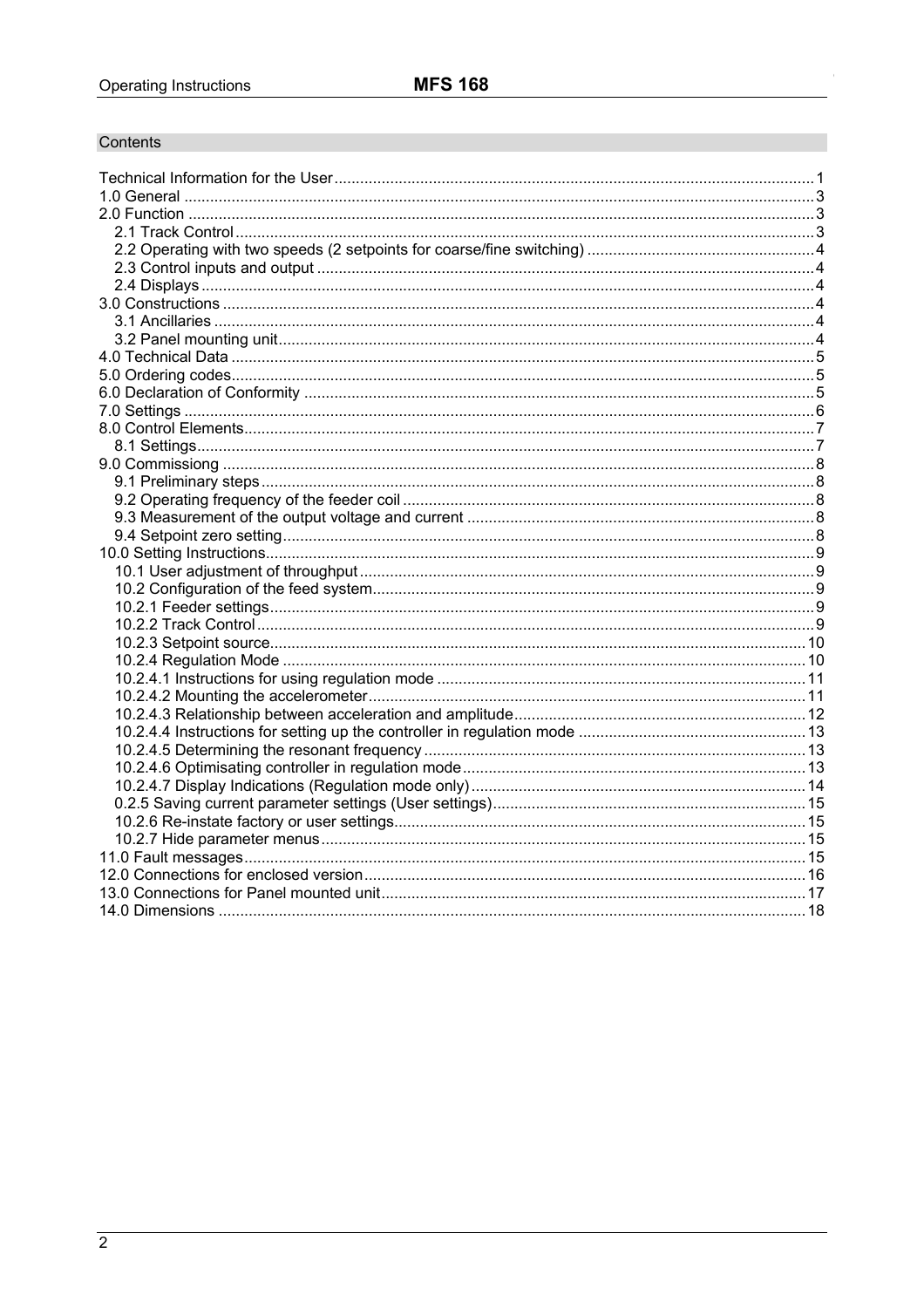# <span id="page-3-0"></span>**1.0 General**

The MFS 168 range comprises special, adaptable controllers for use with vibratory feeders. The units generate an output frequency, to drive feeders, that is independent of mains frequency and so exact tuning with springs is not necessary. The feeders also run quieter because of the sinusoidal output signal. The adjusted output frequency corresponds to the mechanical vibrating frequency of the feed system. The optimum frequency setting for a feeder can determined manually or automatically in regulation mode.

Depending on the version, the controller can be used in regulation mode, working in conjunction with an accelerometer fitted to the feeder, to operate at resonant frequency. In this way a constant component feed rate that is unaffected by load changes can be achieved. In regulation mode the vibrating frequency is also dynamically adjusted to compensate for load changes. In normal operating mode the feeder remains constant at the set frequency. In both operating modes the feeder throughput is determined by the output voltage level.

#### **Notable Features:**

- Adjustable output frequency, independent of mains frequency
- Constant feeder throughput irrespective of mains fluctuations
- Track control
- Regulation control, automatic frequency search (resonance)
- On/Off status relay

#### **2.0 Function**

The unit is set up by using the touch panel on the front plate (buttons and LED display). All settings can be made by using the touch panel and a series of menus. The various parameters can be selected by entering operator codes. A fuller description of the parameters can be found In the section on settings. Alternatively, the feeder throughput can adjusted by using an external potentiometer, an external voltage signal 0...10 V, DC or a current signal 0(4)...20 mA (the chosen option must be selected in menu 003). A relay with potential free contacts is provided for feeder status indication and this operates in conjunction with the feeder enable signal. Terminals for these contacts can be found inside the controller.

During normal operation the set point is displayed as a percentage in the LED window. In the programming mode the selected dimension, as described in the setting up instructions, is shown. Changed settings can be stored by leaving the programming mode or automatically saved by not pressing a key for a period of 60 seconds.

#### **2.1 Track Control**

The output can be switched ON and OFF from a track component sensor, using internal, adjustable time delays (ton and toff). The queue of components

rises above and drops below the track sensor position. The controller



output switches on when the sensor cannot detect product and a switch-on time delay has elapsed. The output is switched off when product is detected and a switch-off time delay has elapsed (FULL displayed in the LED window). Gaps in the product feed cause resetting of the time delay. The time will always be precise from the last or first component, respectively. The ON and OFF time delays are set in the programming menu. The first decimal point in the display blinks to indicate that an internal timer is running.

An additional "**Sensor-Time-out**" timer is started when the feeder switches on. This can be set (1...240 sec.) to switch off the feeder if no product is sensed in the time out period. The status relay indicates that the feeder is not running and the LED window displays ERROR and SE alternately. This function is optional and must be selected in the Track Settings Menu with function EE = 1.

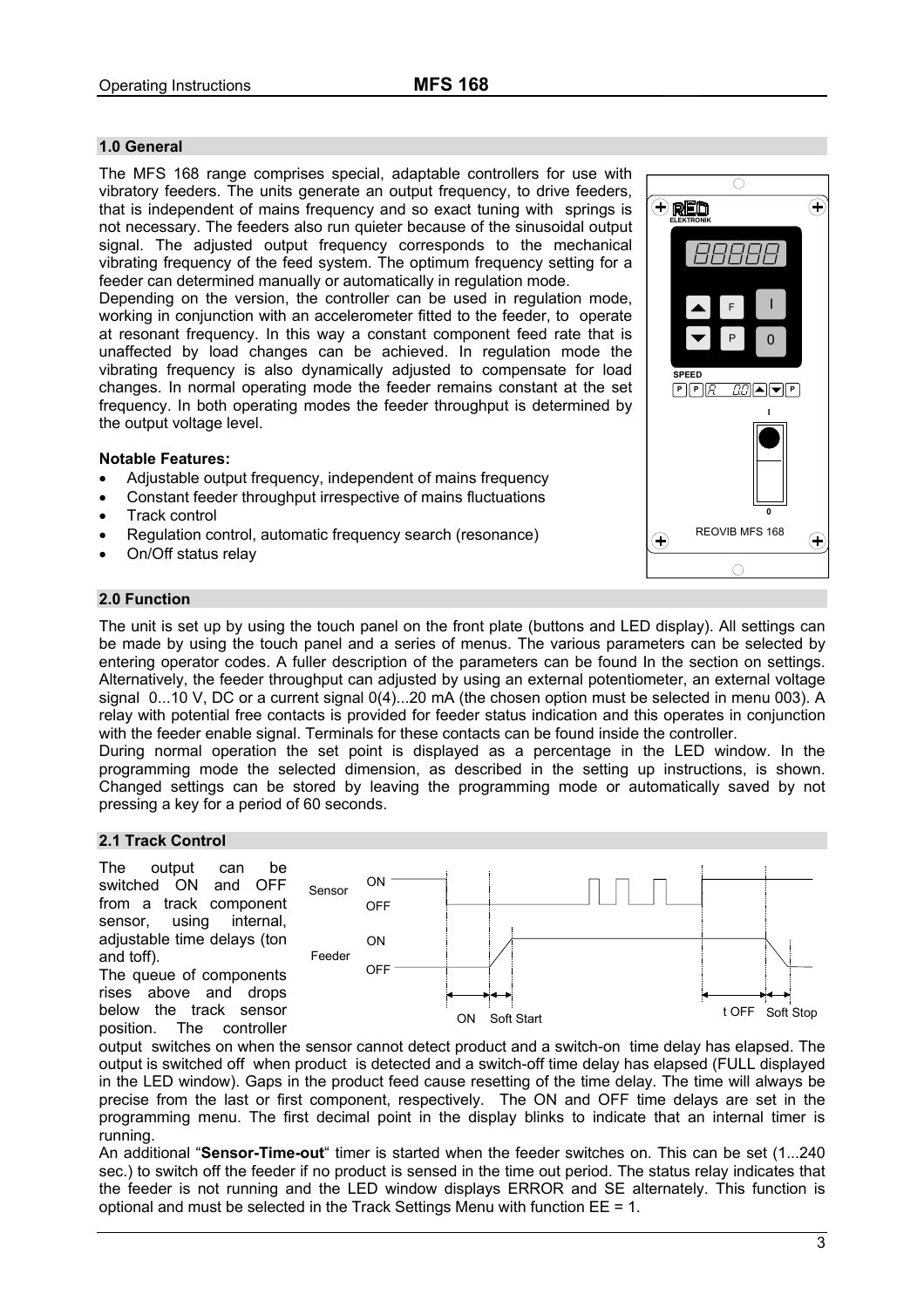# <span id="page-4-0"></span>**2.2 Operating with two speeds (2 set points for coarse/fine switching)**

Switching is achieved by using the sensor input, instead of using it for track control. The second setpoint is activated, immediately, by applying a 24 V signal (**The track control function is invalid**)

## **2.3 Control inputs and output**

**Enable input:** External switch or voltage signal 24 V, DC

**External set point:** 0...10 V, DC / 0(4)...20 mA, Potentiometer 10 kR

**Sensor for track control:** 24 V, DC (PNP)

#### **Control output:**

Status-Relay Relay contact 250 V/1 A (changeover). Relay closes when the feeder is running – the relay opens when there is no enable signal or a fault displayed.

#### **2.4 Displays**



Normal Mode: The throughput set point is displayed



Output switched off using the `0` button



Unit inhibited by the enable input



Output switched off by the track control sensor

## **3.0 Constructions**

Units are available as stand-alone or panel-mounted versions

## **3.1 Ancillaries**

- Mains switch
- Operating and display panel
- Mains cable
- Output cable or output socket for connecting feeder
- Standard sensor socket suitable for 24 V, DC Sensors with a PNP output.

The blind stopper must be replaced with an additional cable gland when the status relay is used.

## **3.2 Panel mounting unit**

Screw fixing for chassis plate Electrical connections through plug-in connectors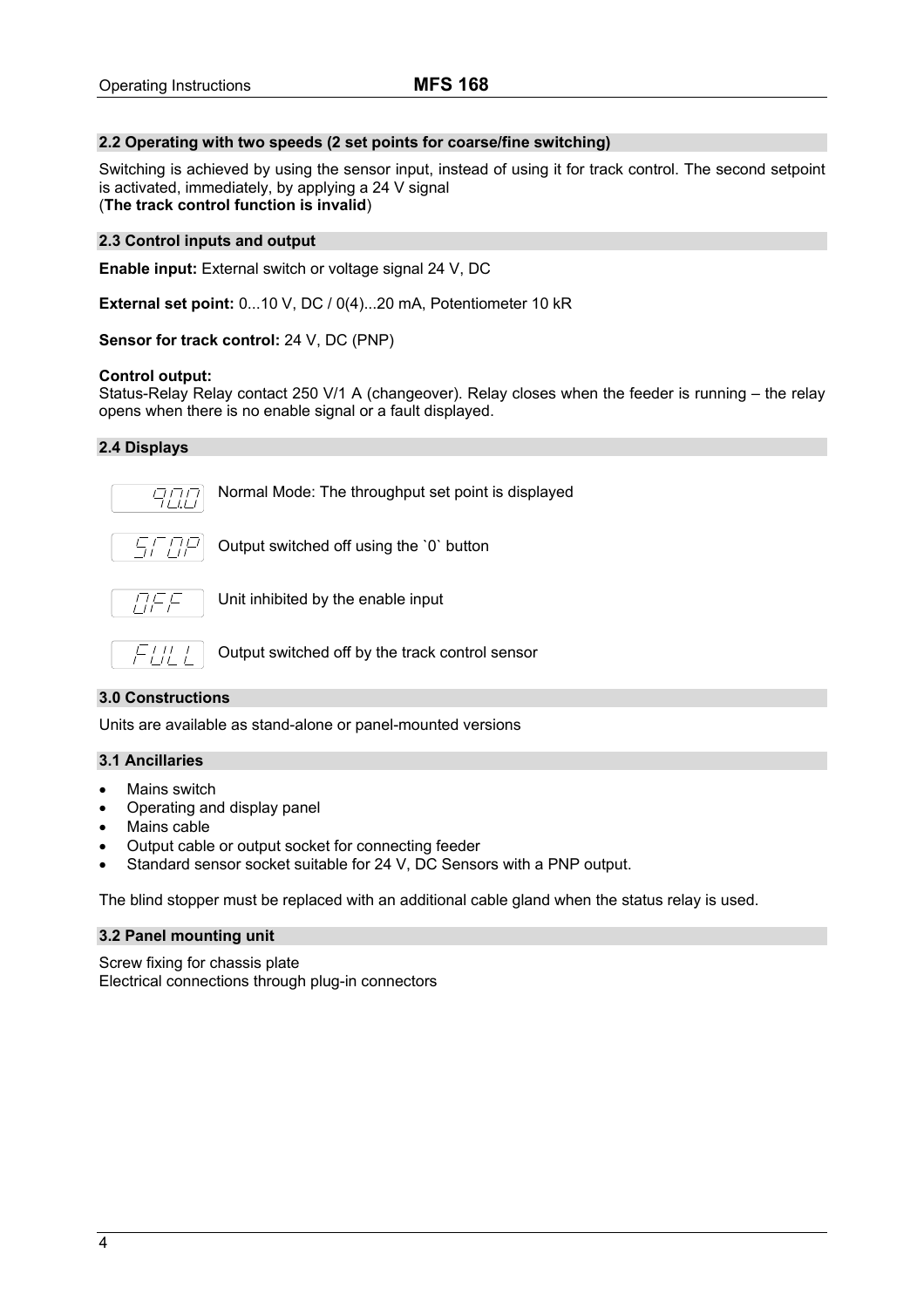ORDNUNGS- UND

# <span id="page-5-0"></span>**4.0 Technical Data**

| <b>Model Name</b>     | MFS 168 / 3A                                        | MFS 168 / 6A | MFS 168 / 8A |  |
|-----------------------|-----------------------------------------------------|--------------|--------------|--|
| Mains supply          | 110 V, 240 V +/- 10 %, 50/60 Hz                     |              |              |  |
| Output                | 095 V, 0205 V                                       |              |              |  |
| Output current        | Max. $3A$                                           | Max. 6 A     | Max. 8 A     |  |
| Recommended           | 10 A Rating                                         | 16 A Rating  | 16 A Rating  |  |
| Protection            | MCB Type 'D'                                        |              |              |  |
| Enable                | 24V, DC Input (contact with internal 24V reference) |              |              |  |
| Status relay          | Changeover contacts, 250V, 1A                       |              |              |  |
| Sensor supply         | 24 V, DC, 100 mA                                    |              |              |  |
| Sensor type           | PNP-, Output                                        |              |              |  |
| <b>Operating Temp</b> | $0+45 °C$                                           |              |              |  |
| Storage Temp          | $-10+80 °C$                                         |              |              |  |
| Altitude              | 1000 m 0,5 % derating for each additional 100 m     |              |              |  |
|                       |                                                     |              |              |  |

**\*There is a current surge caused by internal capacitors, when a unit is first switched on. This can cause false tripping particularly when several units are switched on simultaneously. Therefore it is important to use correctly rated protection devices with the recommended characteristics** 

## **5.0 Ordering codes**

| <b>Model</b> | <b>ID Number</b> | <b>Construction</b>                                                       |
|--------------|------------------|---------------------------------------------------------------------------|
| MFS 168 / 6A | 616131           | 6 A. Enclosed construction with track control                             |
|              |                  |                                                                           |
| MFS 168 / 6A | 616132           | 6 A, Enclosed construction with track control and amplitude<br>regulation |
|              |                  |                                                                           |
| MFS 168 / 8A | 616133           | 8 A, Enclosed construction with track control                             |
|              |                  |                                                                           |
| MFS 168 / 8A | 616134           | 8 A. Enclosed construction with track control and amplitude<br>regulation |

Additional ordering codes for other constructions, pending

# **6.0 Declaration of Conformity**

 $\mathcal{C}_{\mathbb{C}}$ 

We declare that these products conform with the following standards : EN 50081-2 and EN 50082-2 in accordance with the regulations of guidelines 89/336/EWG.

REO ELEKTRONIK GMBH, D-42657 Solingen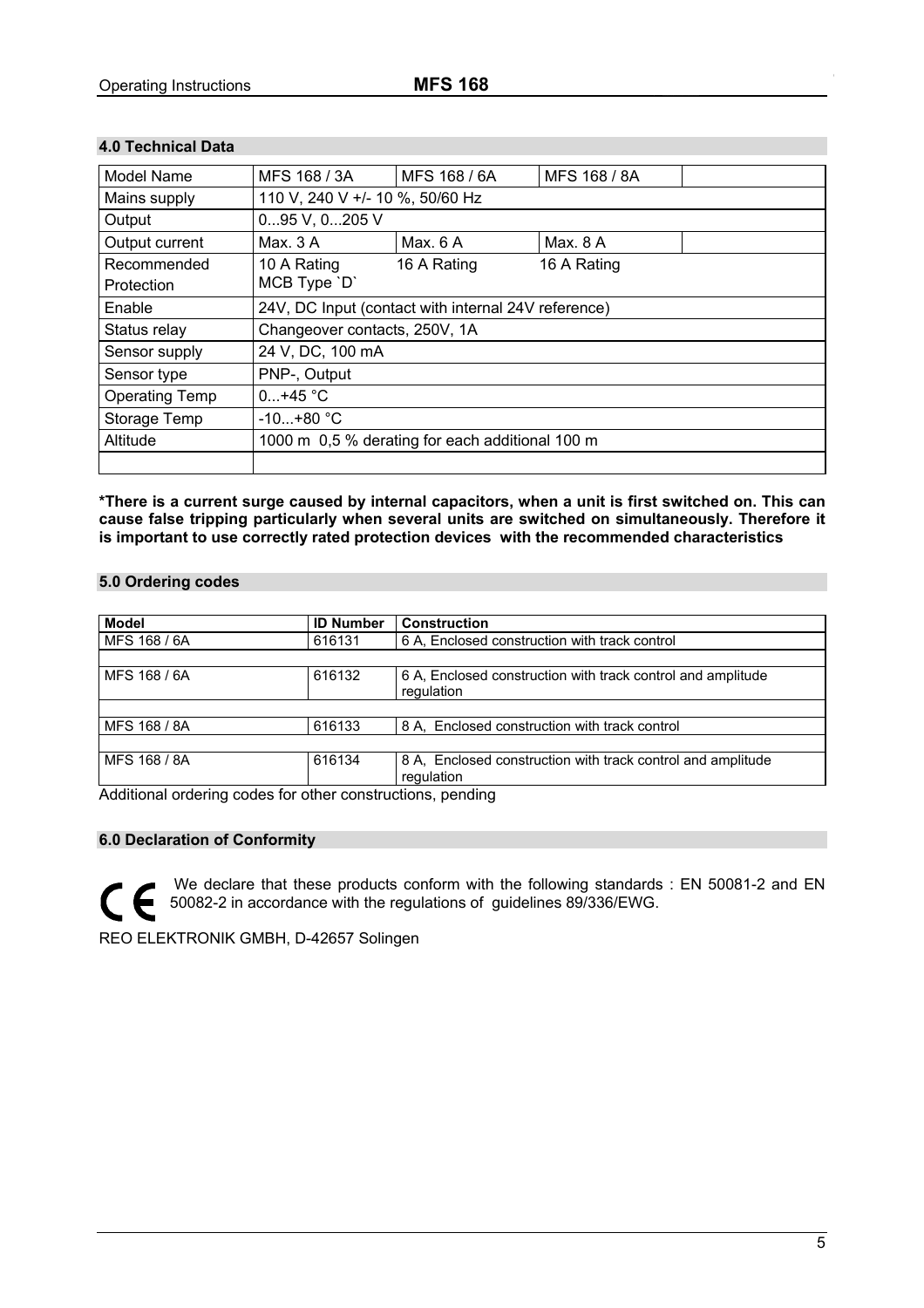# <span id="page-6-0"></span>**7.0 Settings**

After checking the correct operation of the controller in conjunction with the vibratory feed system it is advisable to restrict the user to feeder throughput settings only.

Setting the feeder throughput:

Press the P key twice and adjust the throughput with the cursor keys (Code C. 000).

| Parameter:                    |          |    | <b>Factory</b><br><b>Setting</b> | Entry<br>Code |
|-------------------------------|----------|----|----------------------------------|---------------|
| <b>Vibratory Feeder</b>       |          |    |                                  |               |
| Amplitude (feeder throughput) | $0100\%$ | Α. | $0\%$                            | 000, 002      |

#### **The following adjustments are available for setting up the feeder system**

| Parameter:                                                   |                      |                  | <b>Factory</b><br><b>Setting</b> | Entry<br>Code    |
|--------------------------------------------------------------|----------------------|------------------|----------------------------------|------------------|
| <b>Vibratory Feeder</b>                                      |                      |                  |                                  |                  |
| Amplitude (feeder throughput)                                | 0100%                | А.               | $\overline{0\%}$                 | 000, 002,<br>096 |
| Max adjustment limit (Umax)<br>$\bullet$                     | 50100 %              | Ρ.               | 100 %                            | 096, 008         |
| Vibrating frequency<br>$\bullet$                             | 30140 Hz             | F.               | 100 Hz                           | 096, 008         |
| Soft start ramp time<br>$\bullet$                            | $04$ Sec             | $\overline{I}$ . | $0,1 \overline{Se}$              | 096              |
| Soft stop ramp time<br>$\bullet$                             | $04$ Sec             | ١.               | $0,1$ Sec                        | 096              |
| Connection to external set point<br>$\bullet$                | 0/1                  | E.S.P.           | $\mathbf 0$                      | $\overline{003}$ |
| Setpoint 0(4)20 mA<br>$\bullet$                              | 0/1                  | 4.20             | $\mathbf 0$                      | 003              |
| Potentiometer<br>$\bullet$                                   | $\overline{0/1}$     | POT.             | $\Omega$                         | $\overline{003}$ |
| Coarse / Fine Control<br>$\bullet$                           | 0/1                  | S.P.2.           | $\mathbf 0$                      | 003              |
| Enable function invert<br>$\bullet$                          | 0/1                  | -En.             | $\mathbf 0$                      | 003              |
| <b>Regulation mode (with accelerometer)</b>                  |                      |                  |                                  |                  |
| Enable regulation mode<br>$\bullet$                          | 0/1                  | ACC.             | $\mathbf 0$                      | $\overline{008}$ |
| Proportional characteristic (regulation param.)<br>$\bullet$ | 0100                 | P.A.             | 40                               | 008              |
| Integral characteristic (regulation param.)<br>$\bullet$     | 05                   | I.A.             | 0                                | 008              |
| Automatic frequency search<br>$\bullet$                      | 0/1                  | A.F.C.           | $\mathbf 0$                      | 008              |
| <b>Track control</b>                                         |                      |                  |                                  |                  |
| Switch ON time delay<br>$\bullet$                            | $015$ Sec            | $\mathbf{L}$     | 5 Sec                            | 167              |
| Switch OFF time delay<br>$\bullet$                           | 015 Sec.             | O.               | $\overline{5}$ Sec.              | 167              |
| Sensor function invert<br>$\bullet$                          | PNP / PNP<br>inverse | -SE.             | <b>PNP</b>                       | 167              |
| Sensor Time-out delay<br>$\bullet$                           | 30240 Sec            | E.E.             | not active                       | 167              |
| Sensor Time-out function active                              | 0/1                  | E.               | $\mathbf{0}$                     | 167              |
| <b>Service</b>                                               |                      |                  |                                  |                  |
| Save current settings<br>$\bullet$                           |                      |                  |                                  | $\overline{143}$ |
| Return to factory settings<br>$\bullet$                      |                      |                  |                                  | $\overline{210}$ |
| Return to user settings<br>$\bullet$                         |                      |                  |                                  | $\overline{210}$ |
| 0/1<br>Hide programming menus<br>$\bullet$                   |                      |                  | 0                                | 117              |
| Display software version<br>$\bullet$                        |                      |                  |                                  | 001              |
|                                                              |                      |                  |                                  |                  |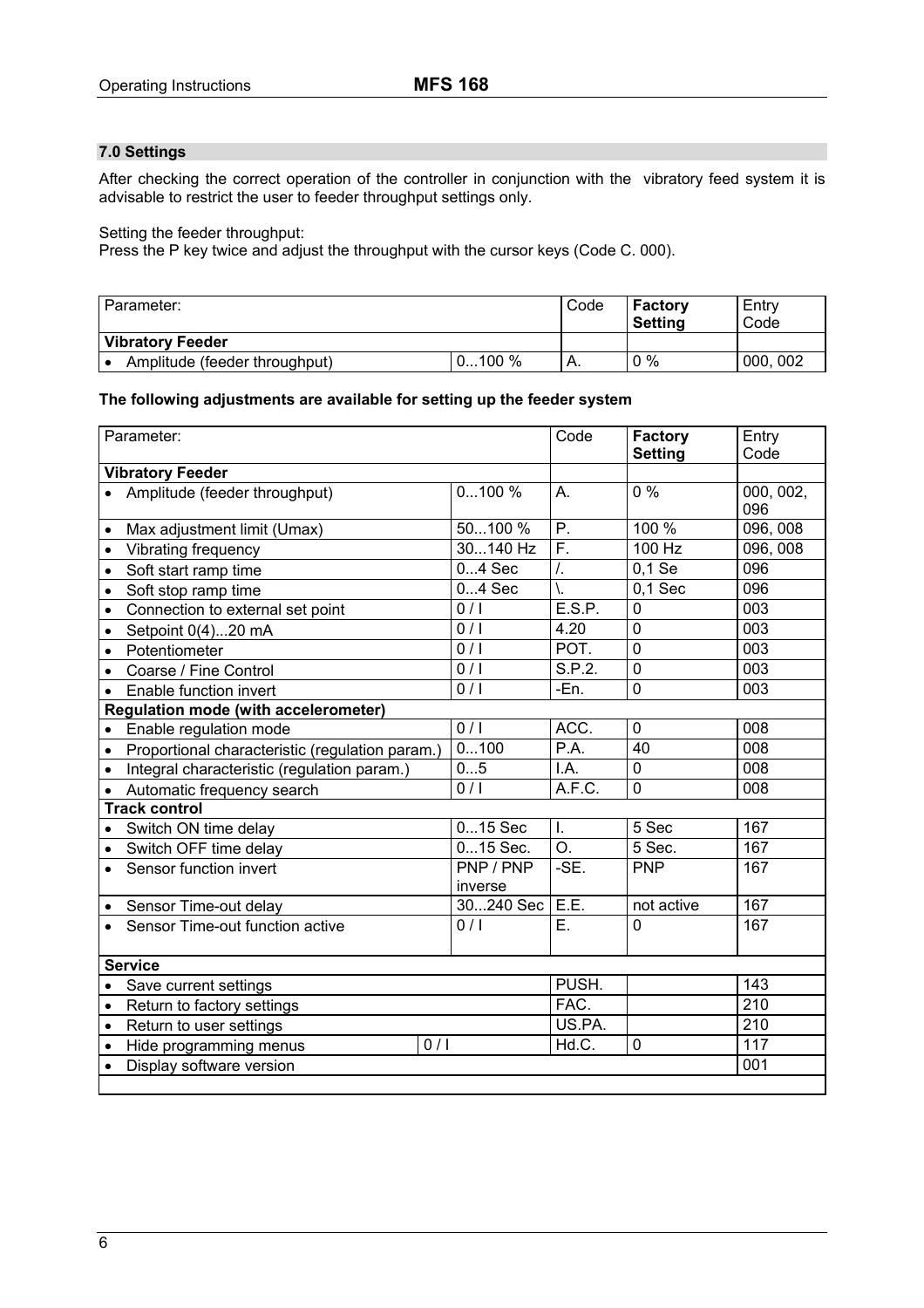# <span id="page-7-0"></span>**8.0 Control Elements**

#### **8.1 Settings**

The six buttons and a LED display found in the front panel, are used for operating and setting up the unit. All operating methods and adjustable parameters can be set up through this panel.

The "I" and "O" buttons are used for switching the unit ON and OFF, however, these do not provide mains isolation, they simply inhibit the power semiconductors

The "P", "F" and "Cursor Buttons" are used for parameter adjustment. Parameters are set by using menu controls which are called up by entering operator codes. The functions are described in greater detail in the section on setting instructions.

The display value can be increased or decreased by units, or tenths of units, by a short press of the cursor buttons. Holding the buttons down will cause the display to change in units of ten.



To prevent accidental or unauthorized adjustment the adjustment parameters, in the user menus, are protected. A code must be entered to open the user menus. There are different pass codes for each function group.

#### **Setting adjustments are automatically saved upon leaving the programming mode or if no button is pressed for a period of 100 seconds.**

All setting routines are commenced by pressing the programming button "P". The following diagram should clarify the sequence in which keys are pressed:-



- 1. Press the "P" key.
- 2. Select the code number with the cursor keys.
- 3. Press the "P" key. This displays the first menu point. The required menu point can be found by repeatedly pressing the "P" key (scrolling).
- 4. The value in the menu point can be changed with the cursor keys.
- 5. Scroll to the next menu point or to the end of the menu, which returns the display to the set point value, by pressing the "P" key. To exit the menu and return back to the normal display, quickly, depress the "P" key for 5 seconds.
- 6. To return back to the previous position in the menu, press the "F" key.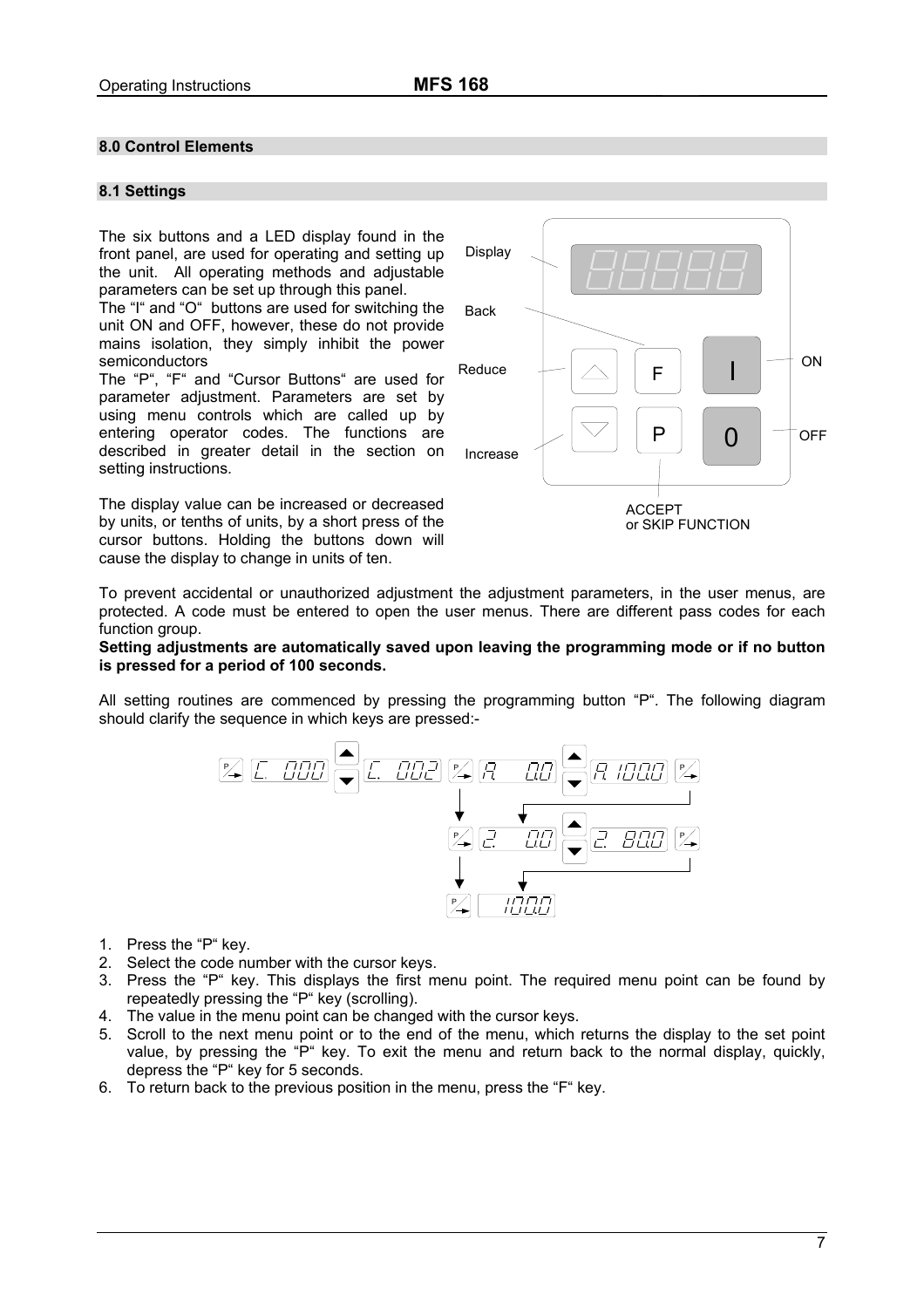## <span id="page-8-0"></span>**9.0 Commissiong**

#### **9.1 Preliminary steps**

- Check that the unit is correct for the local mains supply (rating plate information) and that it is correctly rated for the feed system.
- Connect the controller according to the connection diagram
- Adjust the set point to zero
- Close enable (when used)

**The unit is now ready to operate and can be switched on (mains, enable).** 

## **Important:**

!

Using the control units described in this document, it is possible to adjust the feed system so that it runs at resonance. In this condition it is possible to obtain excessive output for a very low set point setting. Therefore extreme care should be taken to avoid causing damage to the drive coil, through hammering.

In practice it is not possible to run at resonant frequency without accelerometer feedback because the system would be unstable and uncontrollable. The system must be set safely off resonance ie either above or below the natural frequency.

**Resonant frequency:** Depending on the spring and mass design of the feeder system it is possible to have resonance at more than one frequency. These additional resonance points are multiples of the main frequency. For this reason in critical situations it is possible that the automatic frequency search will not find true resonance and in such cases the natural frequency must be determined manually.

#### **9.2 Operating frequency of the feeder coil**

It is possible that the current flowing through the coil will increase for a small frequency adjustment. and so this should be checked with a true RMS instrument for each new application as well as monitoring the coil for heat build-up.

The coil should be designed for the correct operating frequency to prevent excessive current draw and the consequential overloading of the coil.

#### **9.3 Measurement of the output voltage and current**

The voltage and current cannot be measured with a regular instrument because the controller output uses an electronic inverter with a pulse width modulation signal. An effective measuring instrument such as a moving iron meter (analog) must be used. It is recommended that an analog instrument is used rather than an electronic multi-meter which will give a misleading reading.

#### **9.4 Set point zero setting**

Should the unit produce a condition that is not healthy, during setting up e.g hammering of the feeder, or too high a current draw, prevented by quickly switching off the supply, then the output can be returned to zero, immediately, the next time the mains supply is switched on by using the following procedure:-



Press the down  $\Box$  cursor and hold whilst powering up using the mains switch.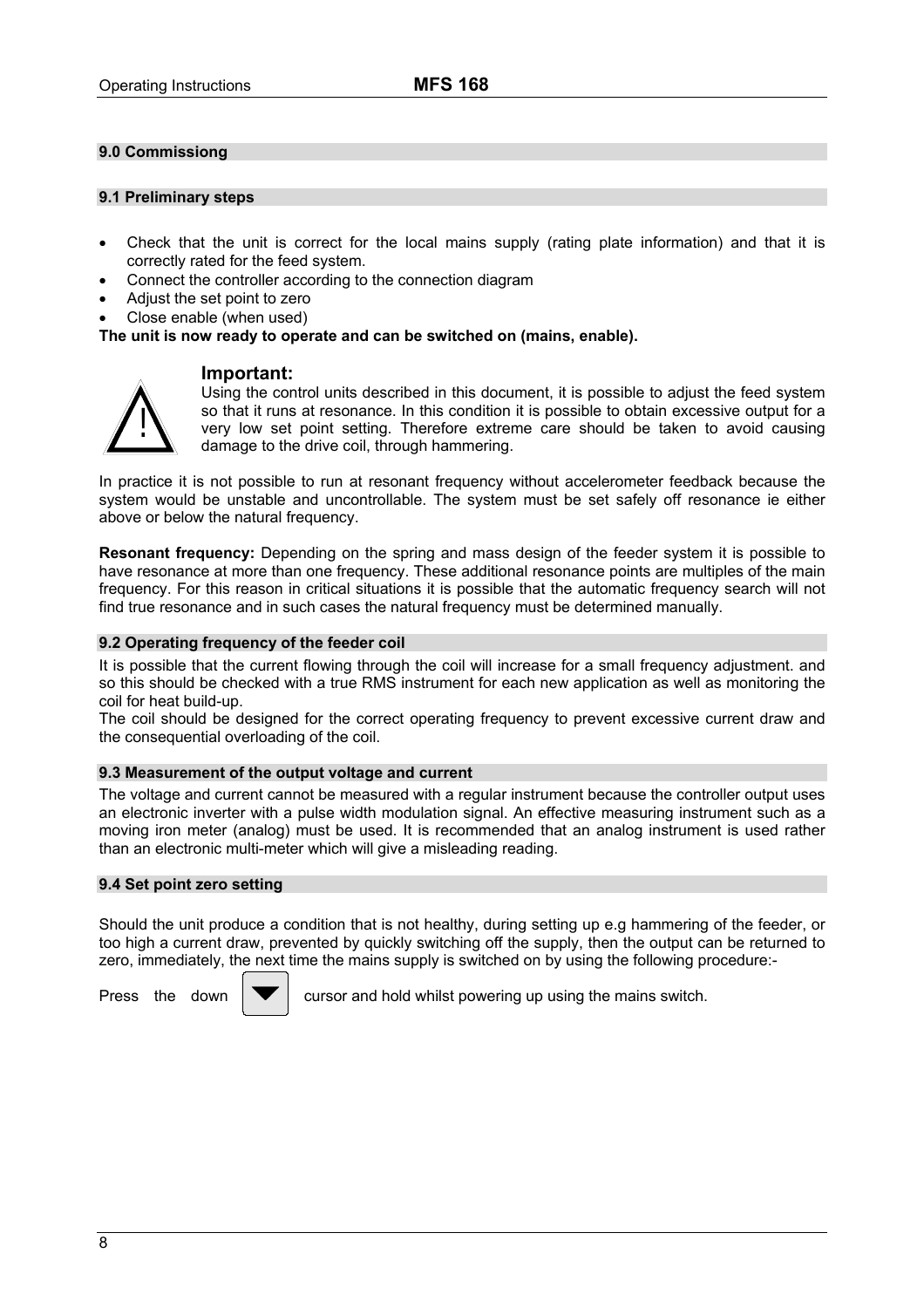# <span id="page-9-0"></span>**10.0 Setting Instructions**

## **10.1 User adjustment of throughput**



An additional set point menu can be found in C002

## **10.2 Configuration of the feed system**

# **10.2.1 Feeder settings**



## **10.2.2 Track Control**

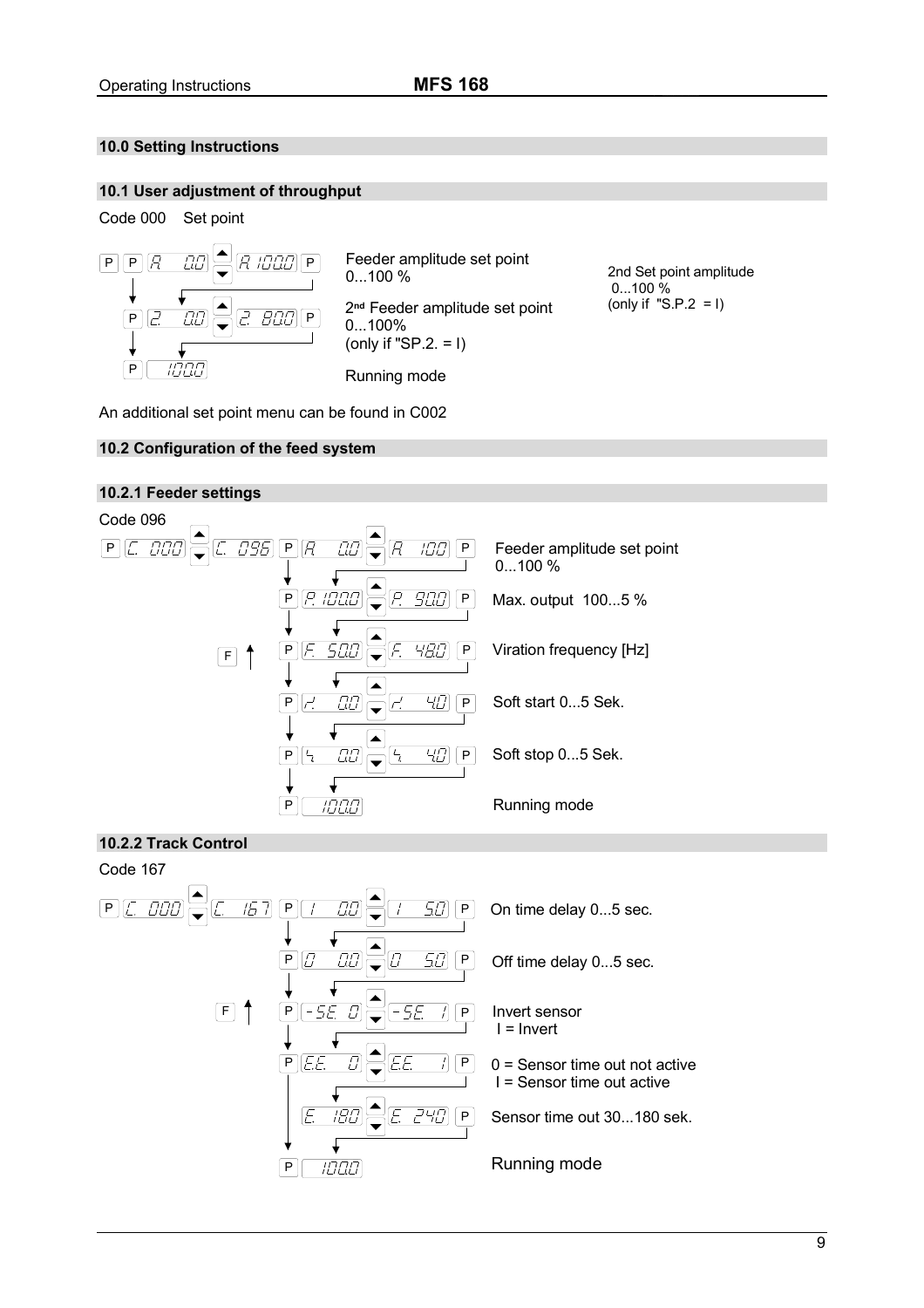## <span id="page-10-0"></span>**10.2.3 Set point source**





# **10.2.4 Regulation Mode**

Code C. 008



Max output limit 100...5 %

Vibrating frequency [Hz]

Change to regulation mode 0 =Normal running – without feedback I = Regulation mode – with sensor

Regulation parameter – P Char (circuit gain)

Regulation parameter – I Char (damps unwanted feeder oscillations)

Automatic Frequency Control  $0 = \overline{OFE}$  $I = ON$ 

Automatic frequency search start

Running mode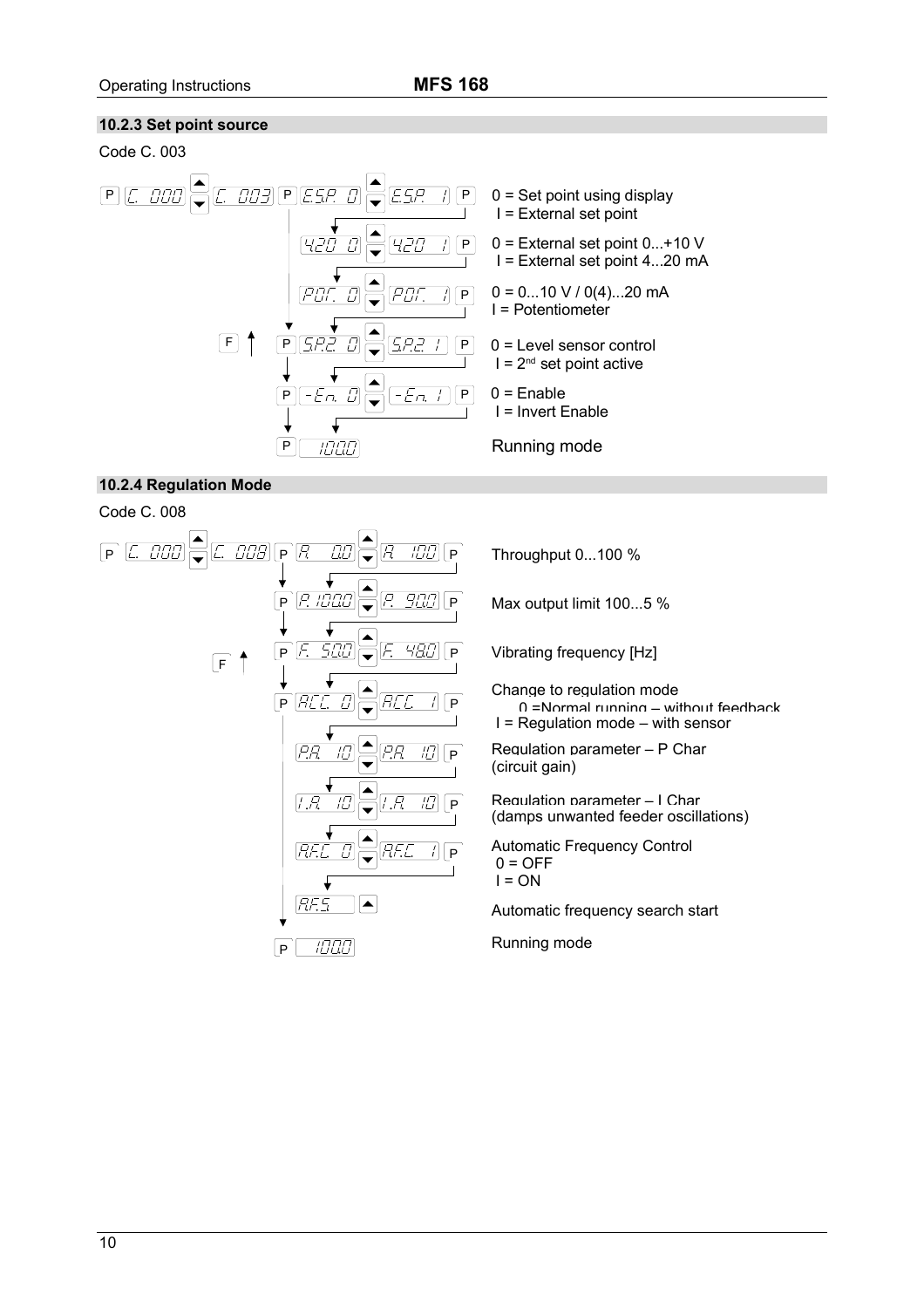### <span id="page-11-0"></span>**10.2.4.1 Instructions for using regulation mode**

- An accelerometer must be fitted to the vibratory feeder in order to run in regulation mode.
- All vibration signals, that are picked up by the accelerometer, are used by the regulator circuit. Stray signals generated by neighbouring machinery, a flimsy accelerometer mounting, or an unstable support frame, can cause incorrect regulation to occur. It is especially important to ensure that there are no external influences, of this type, during the automatic frequency search routine.
- Resonant frequencies: It is possible to have several vibrating frequencies, where resonance occurs, depending on the springing and masses of the system. The additional resonant points are at multiples of the dominant resonant frequency. Under extreme circumstances the automatic frequency search may be unable to differentiate between these frequencies and so in theses instances the frequency must be set manually.

#### **10.2.4.2 Mounting the accelerometer**

The accelerometer should generate signals for the movement and acceleration of the feeder, which are fed back to the regulator circuit of the control unit. Therefore it is very important that no other extraneous vibration signals are picked up by the sensor



The sensor should be positioned so that it moves in the same direction as the feeder, ideally in the same plane as the springs, and it should be fitted on a solid block that will not generate vibration signals.

# **In regulation mode the magnitude of the output signal has a direct affect on the maximum amplitude of the feeder.**

On bowl feeders it is advisable to fit the sensor as near as possible to the outside diameter and in this position it will be subjected to the greatest movement



**Bowl feeder example** 

The control range of the set point will be considerably reduced when the sensor signal is weak.

s = movement

Mounting position 1 = small movement Mounting position 2 = large movement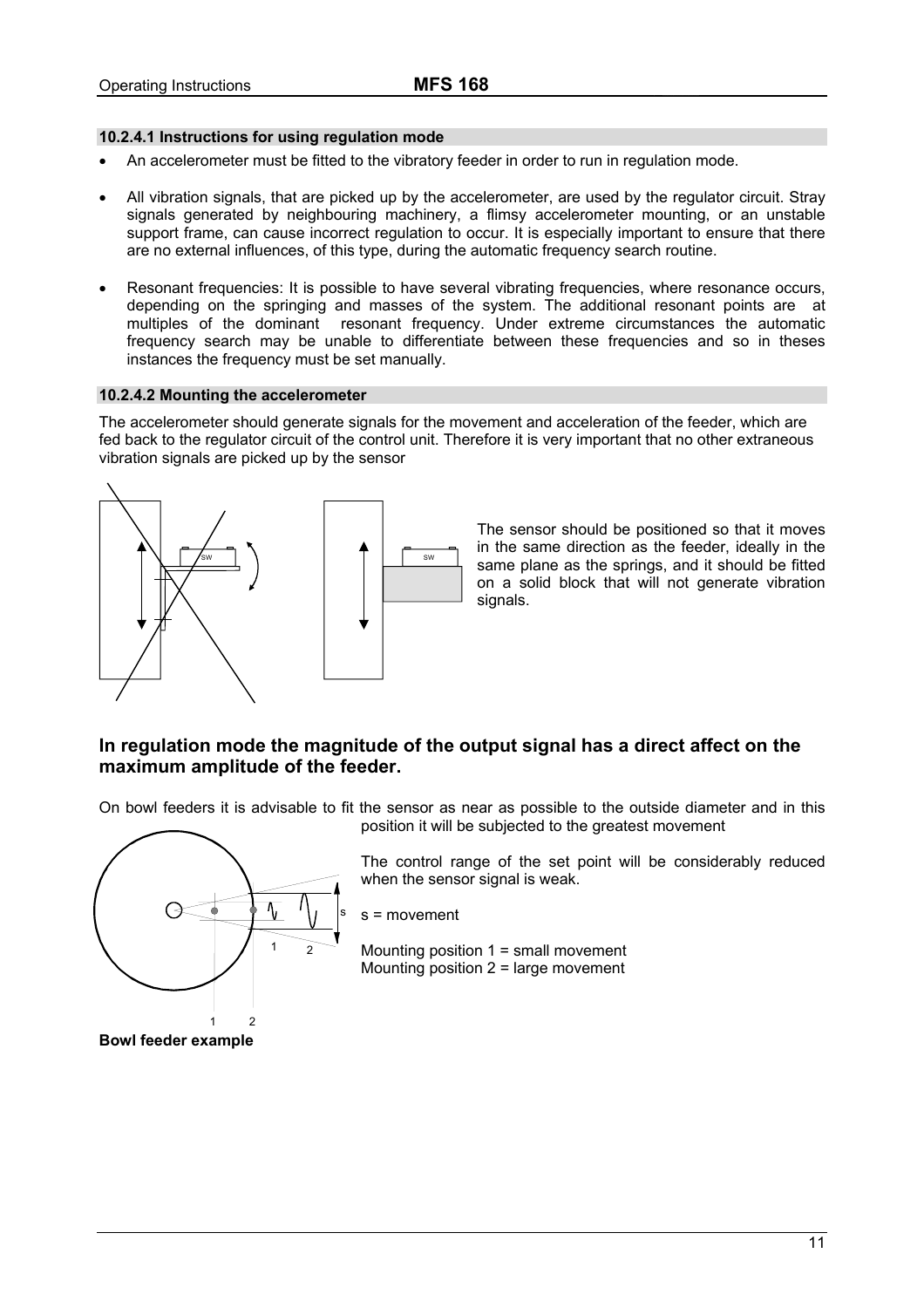#### <span id="page-12-0"></span>**Linear feeder example**



1 = small amplitude because sensor is mounted vertically.

2 = larger amplitude because sensor is mounted in the same plane as the springs.

The controller, together with the sensor fitted on the feeder, produce a feed back loop, whereby the signal generated from the sensor determines the control range of the set point i.e. the regulator controls the feeder so that the effective value (feeder power or intensity of vibration) relates to the provided set point value. Because the effective value is dependent on the feeder (frequency, acceleration and amplitude) and in addition depends on the mounting position of the sensor, the regulator must be adapted to suit the output control range.

This is achieved by using the parameter P in Menu C 008. The measured sensor signal range is adjusted by changing this value. In most instances a value of less than 100 must be entered, so that the set point can reach 100% or can go as high as possible.

When it is not possible to achieve an acceptable range the accelerometer should be mounted in the location which gives the greatest movement (see the bowl feeder example).

The importance of scaling this value is demonstrated when, for example, a feeder takes a very long time to ramp up, after it has been switched on.

#### **10.2.4.3 Relationship between acceleration and amplitude**

The sensor measures the momentary acceleration of the feeder. It generates a sinusoidal output voltage signal. The acceleration gets higher as the frequency increases. The sensor signal is greater for a higher frequency and lower amplitude than for a low frequency with a higher amplitude.

Acceleration

\n

| $a = \omega^2 s$                                                                                                                                       | where         | $\omega = 2 \pi f$ | In practice where 497 is approximated to 500 this gives, for example: |
|--------------------------------------------------------------------------------------------------------------------------------------------------------|---------------|--------------------|-----------------------------------------------------------------------|
| In practice the acceleration is influenced by gravitational force and the applied amplitude is measured in mm and so this gives the following formula: | Amplitude 3mm |                    |                                                                       |
| $a[g] = \frac{2^2 \pi^2 f^2 [Hz]^2 s_n [mm]}{9,81 \quad 2 \cdot 10^3} = \frac{f^2 [Hz]^2 s_n [mm]}{497}$                                               | Or            |                    |                                                                       |
| $a[g] = \text{Acceleration (with respect to gravitational acceleration of 9.81 m/s2)}$                                                                 | Or            | 2.10 <sup>3</sup>  |                                                                       |
| $a[g] = \text{Acceleration (with respect to gravitational acceleration of 9.81 m/s2)}$                                                                 | Or            | 2.500              |                                                                       |
| $a = \frac{33^2 \cdot 5}{\approx 500} = 10,89g$                                                                                                        | 2.500         |                    |                                                                       |

Using an accelerometer with an output signal of 0.3 V/g the sensor generates a peak voltage of 4.5V for a peak acceleration of 15g (Example 1), corresponding to a 3.18V RMS value.

Example 1:  $=$  > 15 g = > 4,5 V = > 3,18 Veff. Example 2:  $=$  > 11 g = > 3,3 V = > 2,33 Veff.

Because of the vastly different acceleration values of various feeders there is a big difference in the feed back signals, which makes scaling necessary.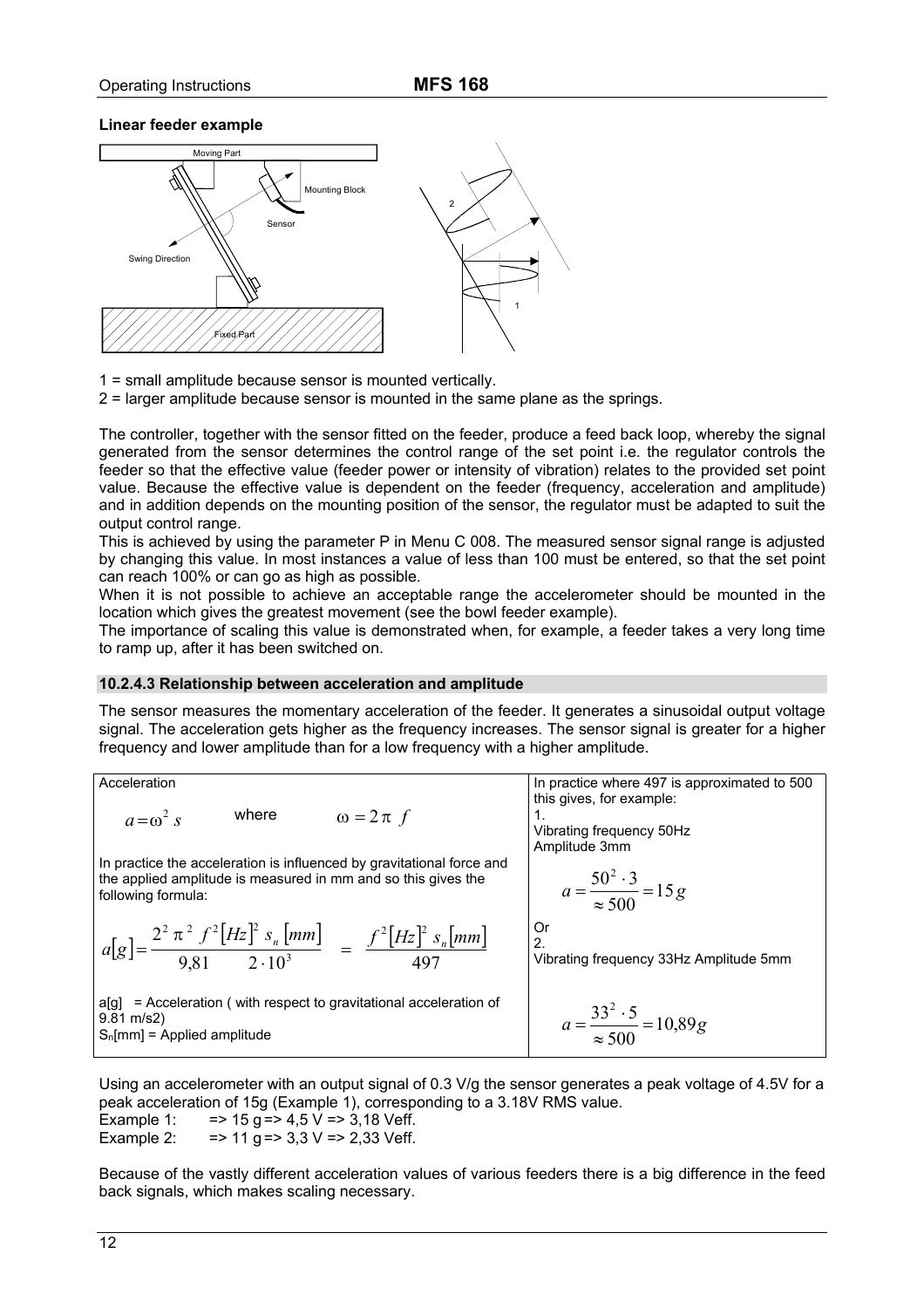## <span id="page-13-0"></span>**10.2.4.4 Instructions for setting up the controller in regulation mode**

Connect control unit Install sensor and connect to controller

#### **10.2.4.5 Determining the resonant frequency**

#### **Manual setting of the vibrating frequency**

It is essential that the output frequency is adjusted with the set point set at a low frequency, otherwise on hitting the resonant frequency it is possible to achieve a high amplitude with a low output voltage. An analog, effective value, current indicating unit (moving iron meter) must be connected into the output circuit. Resonant frequency has been reached when there is a maximum amplitude for a minimum output current.

## **Automatic frequency search**

Change the set point to zero.

Select regulation mode (Menu C 008, Parameter ACC = I)

The optimum frequency of the feeder is found, automatically, by initiating the frequency search (Menu C 008, Parameter A.F.S.). When this has been found the controller resets the set point back to its original value (0).

#### **10.2.4.6 Optimisating controller in regulation mode**

#### **Setting the control range**

- 1. In Menu C. 096 set Parameter `P` (Max Limit) to 10 %
- 2. Set `A` (Feeder throughput) to 100%
- 3. Increase `P` from 10% until the required maximum feeder throughput is achieved

The full adjustment range `A` of 0…100% can be used

#### **Optimising regulation: For unwanted feeder oscillation (hunting) or inadequate feedback regulation for load changes**

The response of the regulation circuit can be adjusted in menu C008 using the parameter `PA` (Proportional characteristic or circuit gain) and `IA` (Integral characteristic)

In menu C008 reduce `PA` until the oscillations are reduced

Parameter `IA` should be set to `0` or the lowest possible setting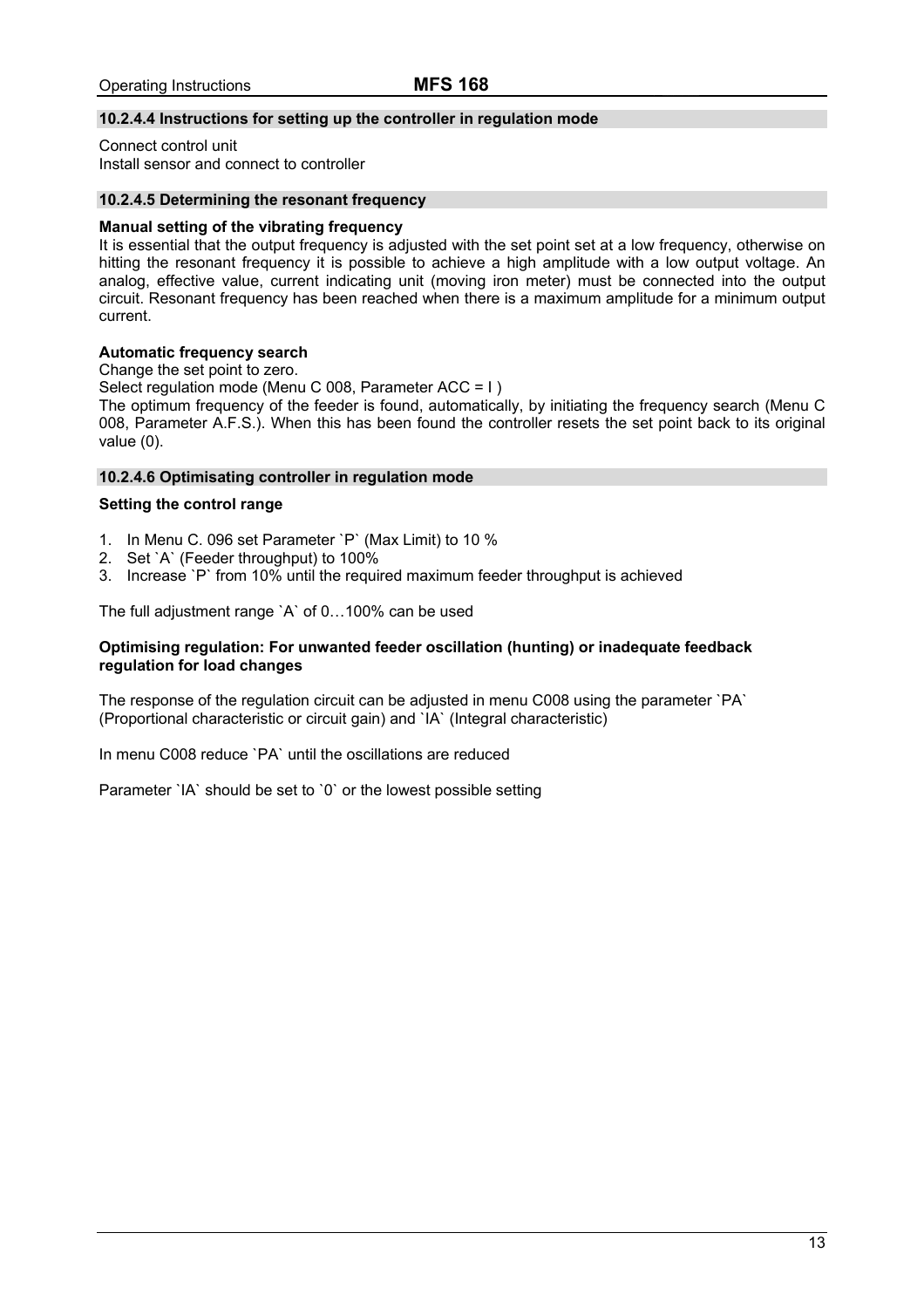# <span id="page-14-0"></span>**10.2.4.7 Display Indications (Regulation mode only)**



Maximum output of the feeder has been reached The feedback signal from the sensor (acceleration) is too low relative to the set point

Reduce parameter `P` in menu C008



The feedback signal from the sensor (acceleration) is too high.

$$
\begin{bmatrix} - & & \boxed{717} \\ & & \boxed{111} \\ \hline & & & \end{bmatrix}
$$



Rapidly changing display: Regulation altering without control – feeder surging Reduce parameter `PA` in menu C008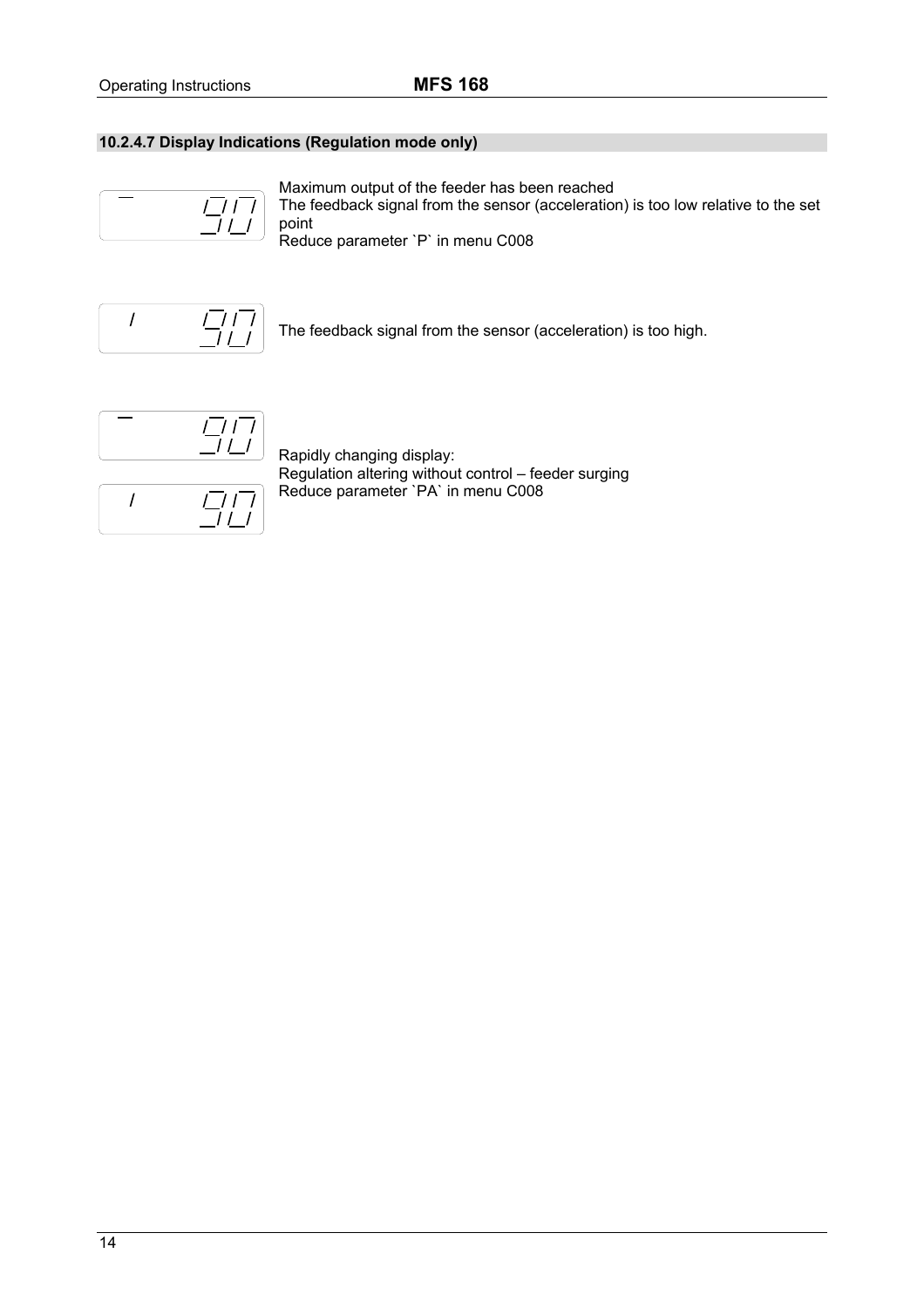# <span id="page-15-0"></span>**10.2.5 Saving current parameter settings (User settings)**

Code C. 143



## **10.2.6 Re-instate factory or user settings**



# **10.2.7 Hide parameter menus**

Code C. 117



#### **11.0 Fault messages**

In an error condition the fault code is displayed in conjunction with a flashing `ERROR` message

Overload Limit

Short circuit

Mains voltage too high or Back EMF from feeder coil

Sensor Time Out Sensor time-out function time delay has been exceeded.





## **The unit can be reset by pressing the `P` key**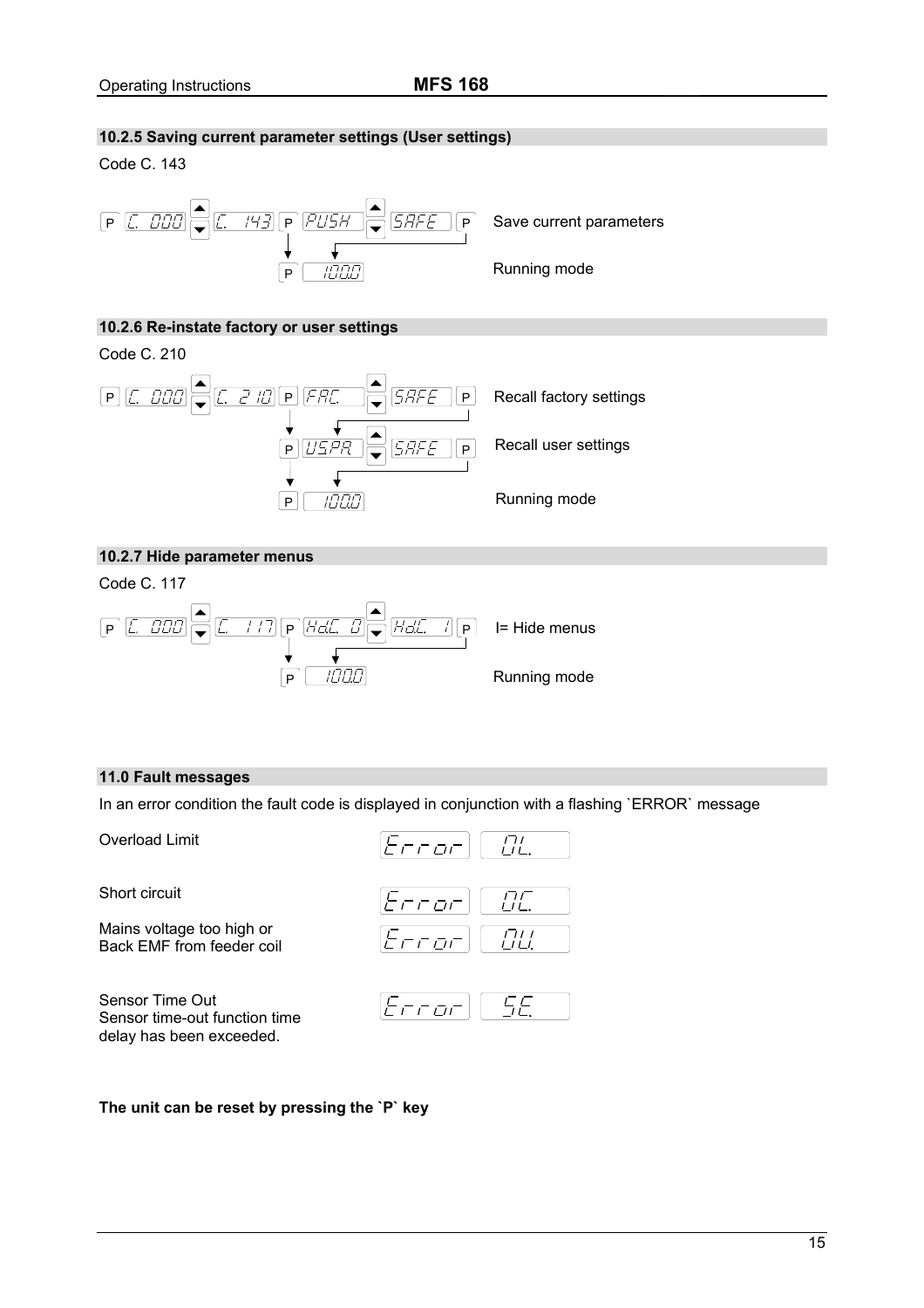# <span id="page-16-0"></span>**12.0 Connections for enclosed version**

Internal connections 3-8 A units



**! Set menu-code C 003 "POT." = I** for using external Potentiometer



**To comply with EMC requirements the output cable to the feeder must be screened.**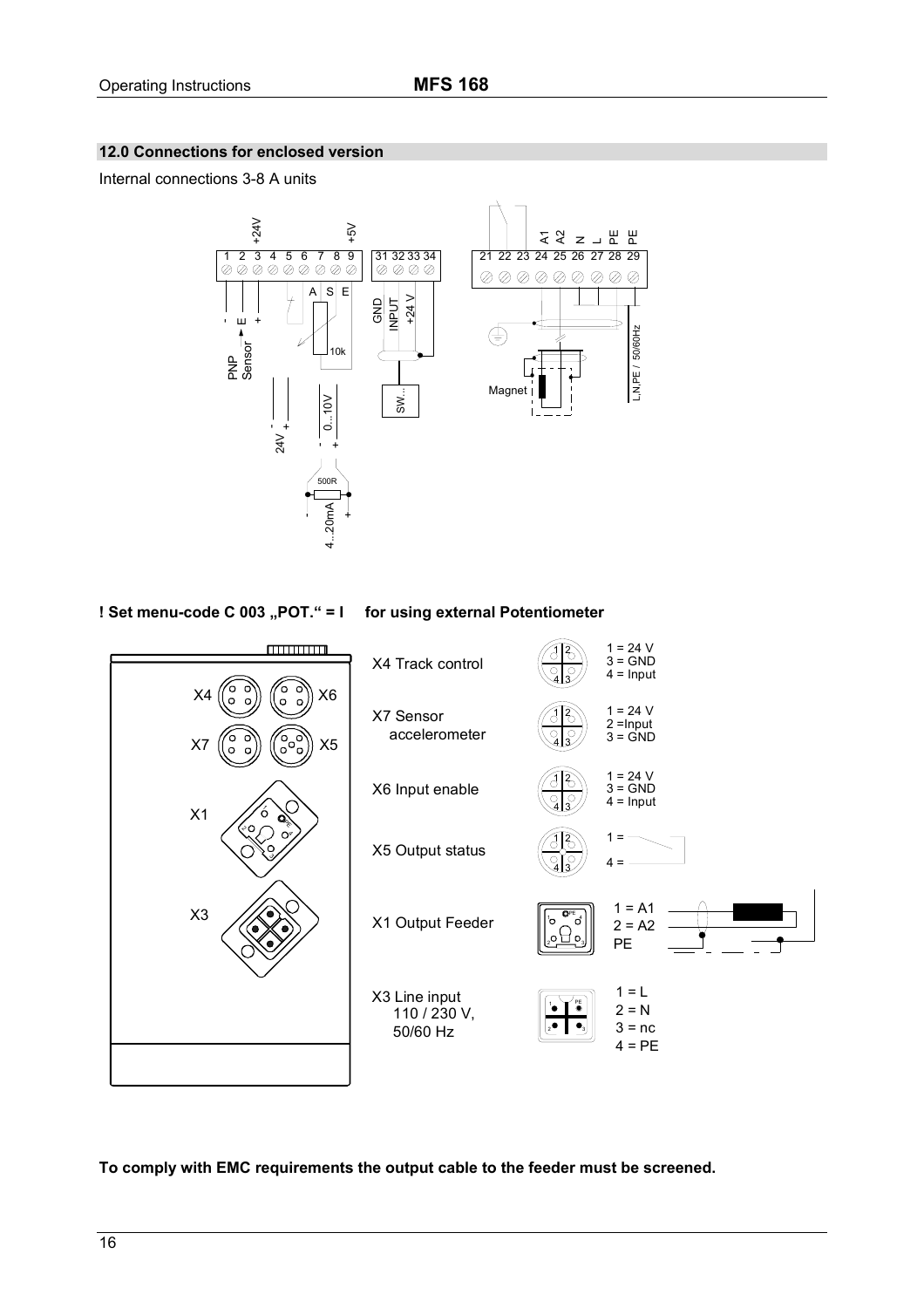# <span id="page-17-0"></span>**13.0 Connections for Panel mounted unit**



**To comply with EMC requirements the output cable to the feeder must be screened**

**! Set menu-code C 003 "POT." = I** for using external Potentiometer